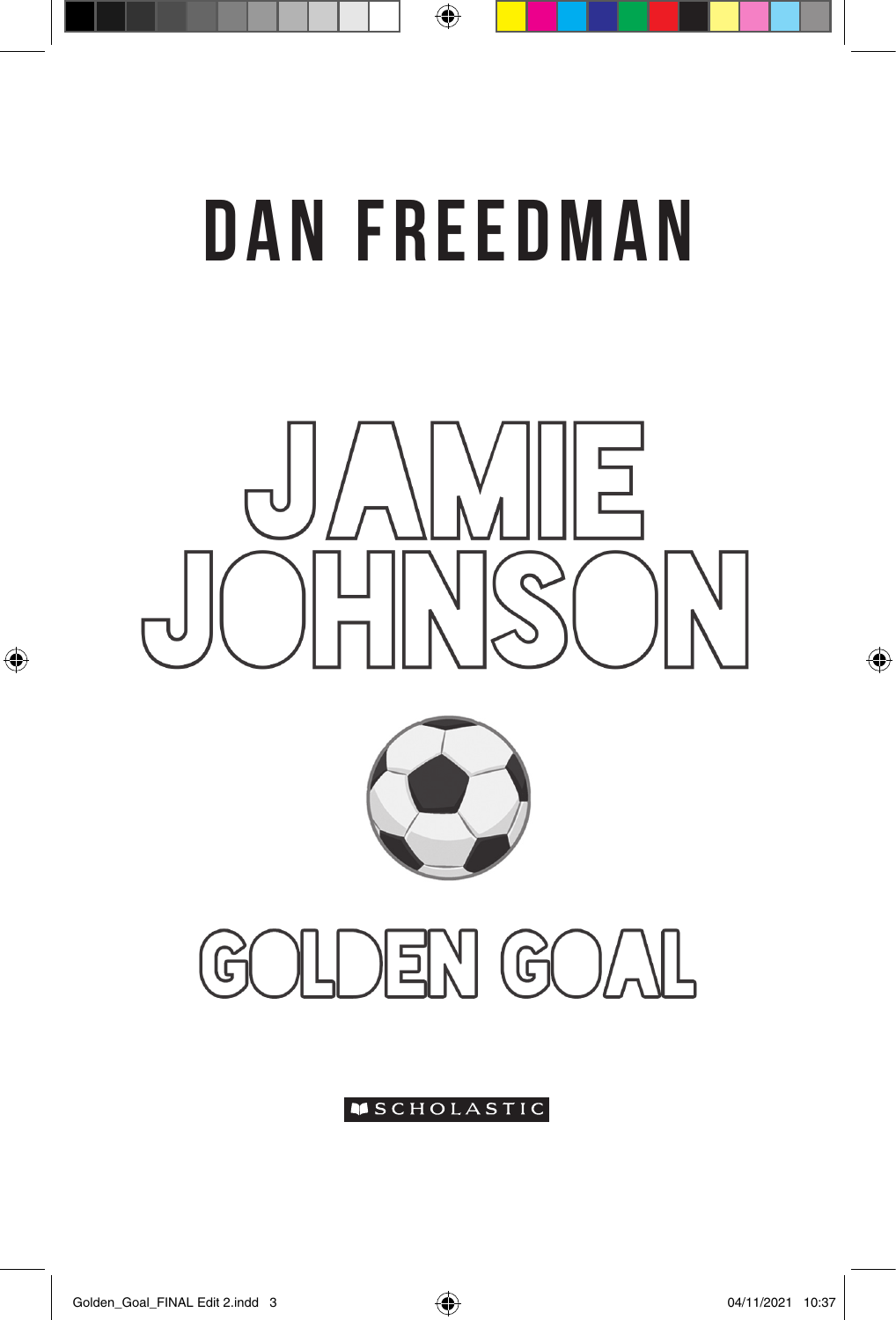## PLAY ON...

⊕

*A young boy sits on his grandfather's couch. He has grazes, cuts and wounds all over his legs from where the other boys have fouled him. It was the only way they had been able to stop him…*

*He squeezes his eyes tight shut as his grandfather puts plasters over his injuries. It hurts.*

*The grandfather scuffs up the boy's hair with the palm of his hand and smiles.*

*"If they foul you, JJ, it means they're scared of you. Just keep coming back for more…"*

◈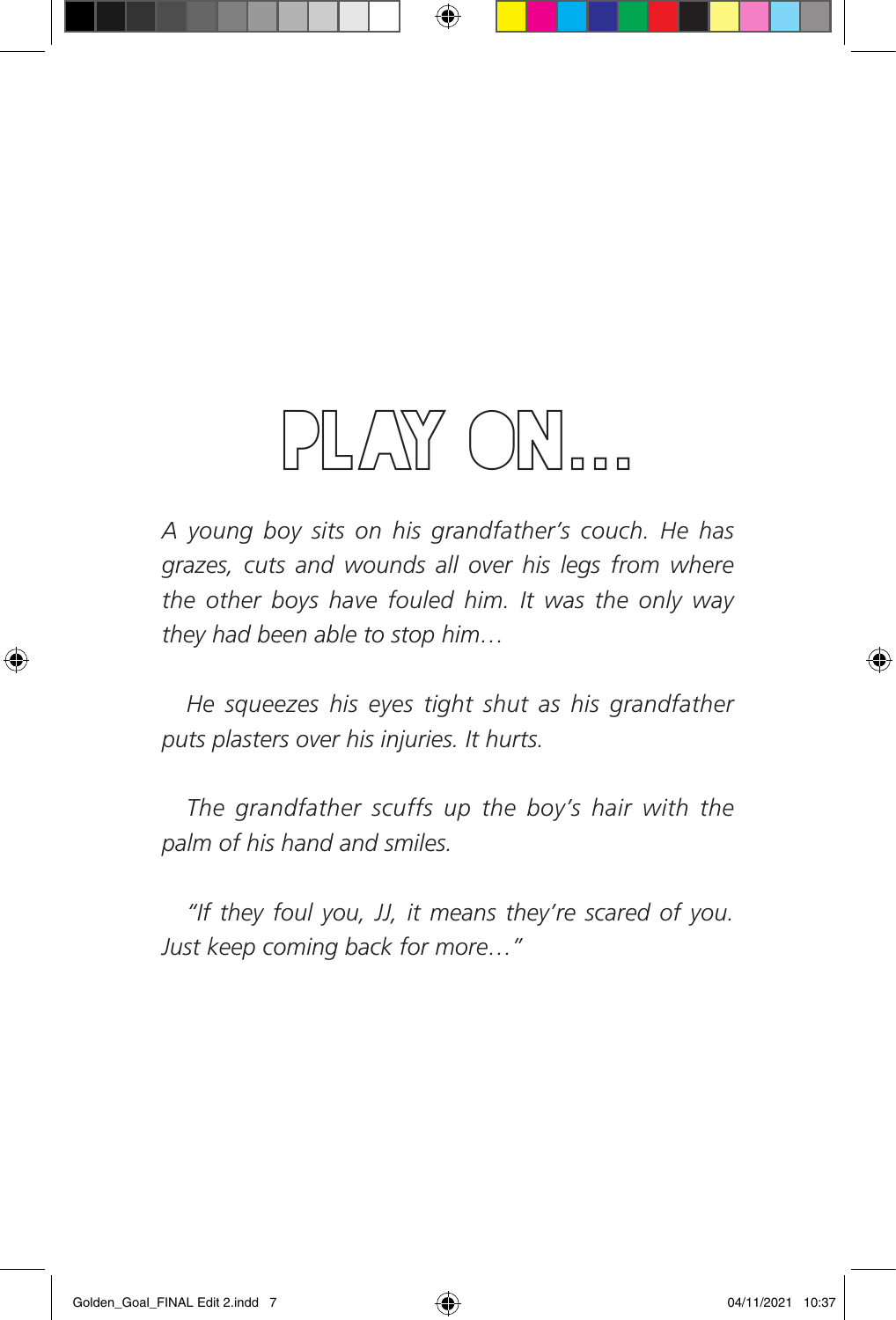

 $\bigoplus$ 

⊕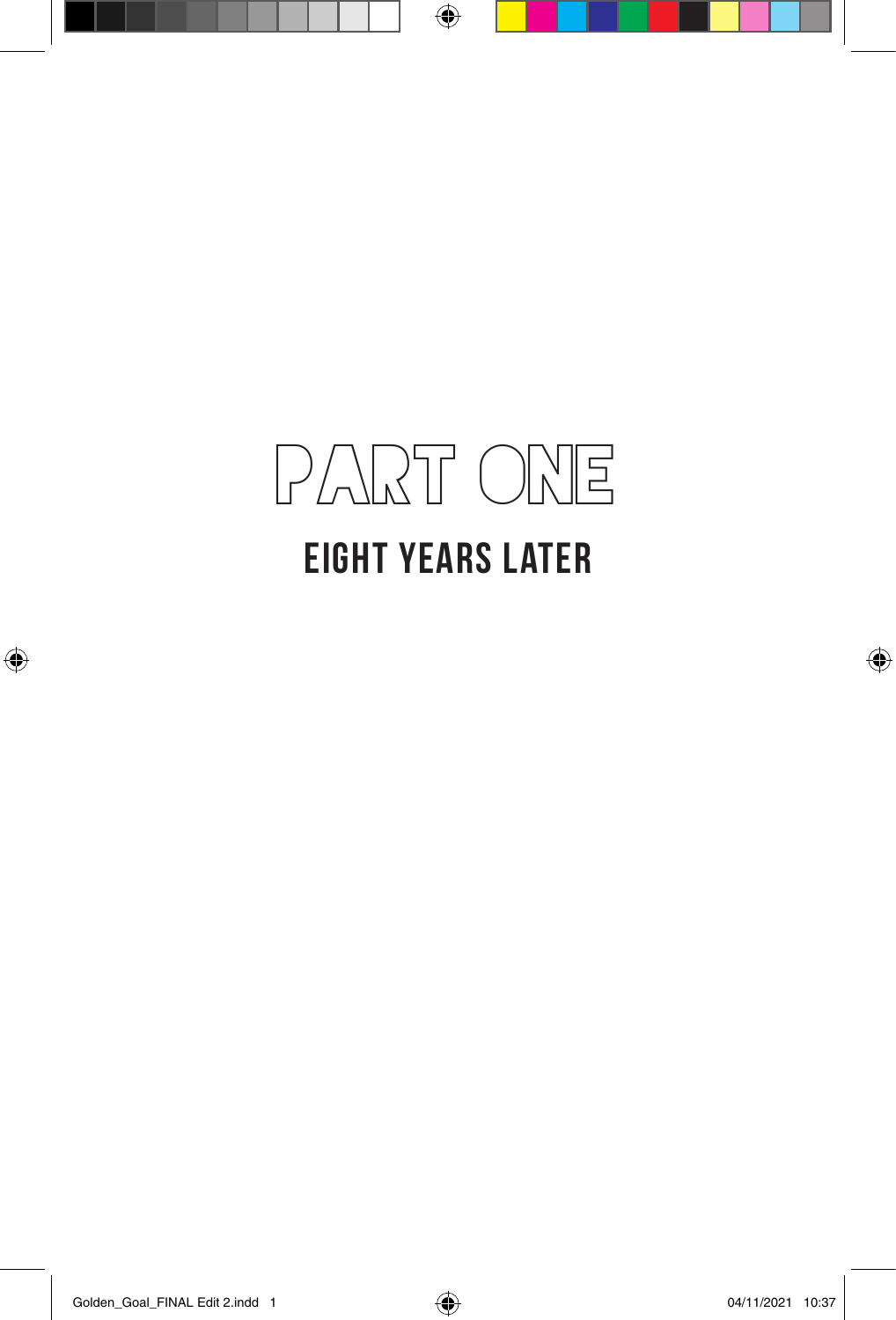

⊕

## Thursday 28 May – The day of the Youth Cup Final

Jamie Johnson picked up his gleaming new football boot and kissed it for good luck. Then he slipped his left foot into it.

There were just ten minutes to go until the kick-off of the Youth Cup Final and Foxborough's Academy Director, Steve Brooker, had his young team gathered around him in the dressing room.

"OK, lads, I'm going to keep this brief," he said, looking each one of the players in the eye as he talked.

"You know why we've brought you to this club.

⊕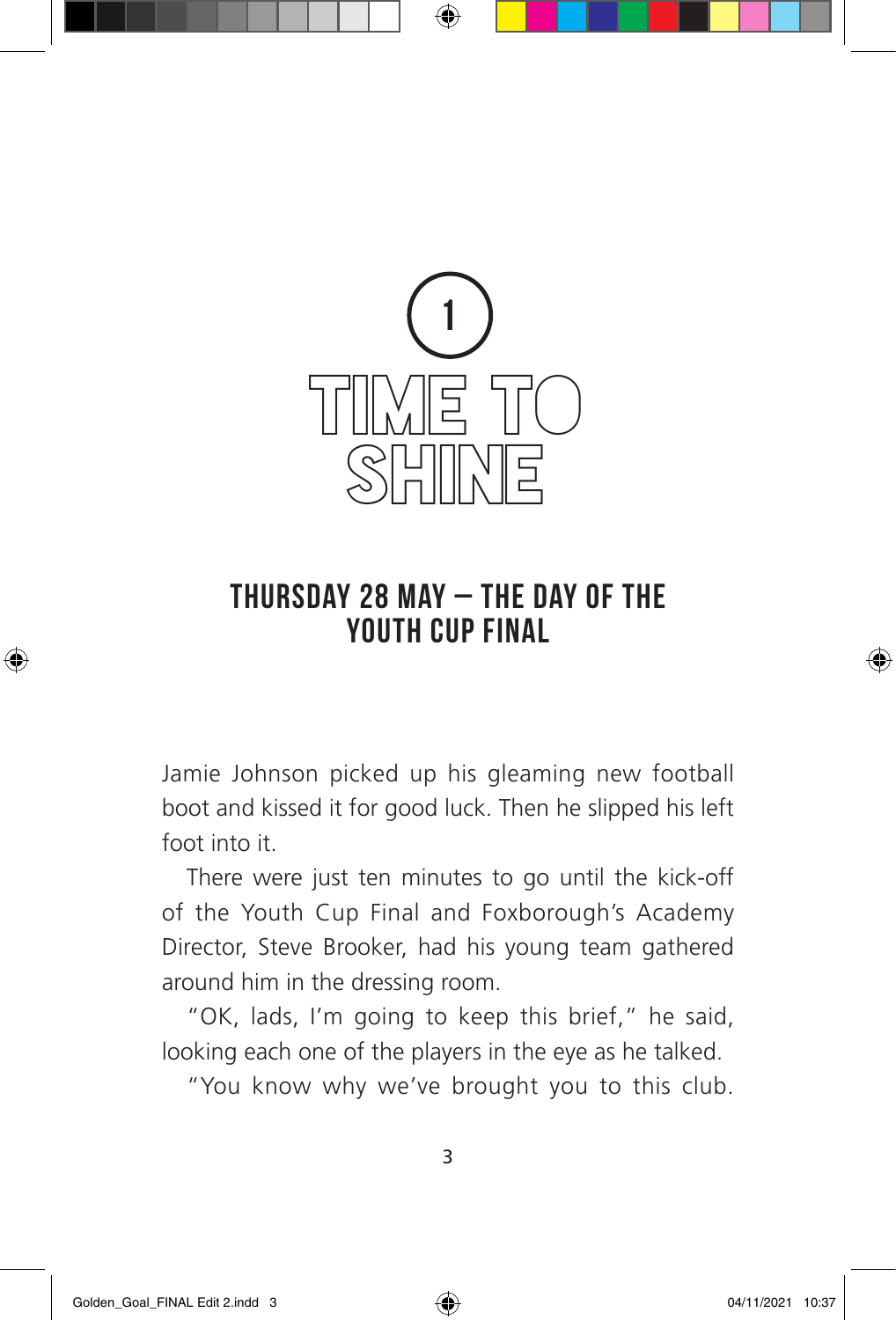We believe that you have something about you – as a footballer and a person – that marks you out as different … that marks you out as a Foxborough player.

"Now the question is: can you bring those attributes, that talent, to the table when it matters most? It's all very well turning it on in training or beating a team in a friendly. But can you do it in a game like tonight – with a full stadium, live on TV, with a proper trophy at stake?

"The truth is that probably only one or two of you will make it into the Foxborough First Team. That's just the way football is. But don't forget, all the other clubs will be watching tonight. This is the biggest advertisement your talent will ever have…

"And I'm not going to lie to you either. We all know that Foxborough is a rich club. The manager can go out any time he wants and buy a fully-paid-up superstar. So why would he pick *any* of you to go into his first team?

"Why? I'll tell you why: because you are all special footballers."

Steve was pacing back and forth along the dressingroom floor in front of his players. Then he turned and stood perfectly still, his eyes shining with intent.

"There are three types of people in life," he said. "There are those who, for whatever reason, do not or cannot recognize an opportunity when it arises. There are those who *do* recognize an opportunity but

4

◈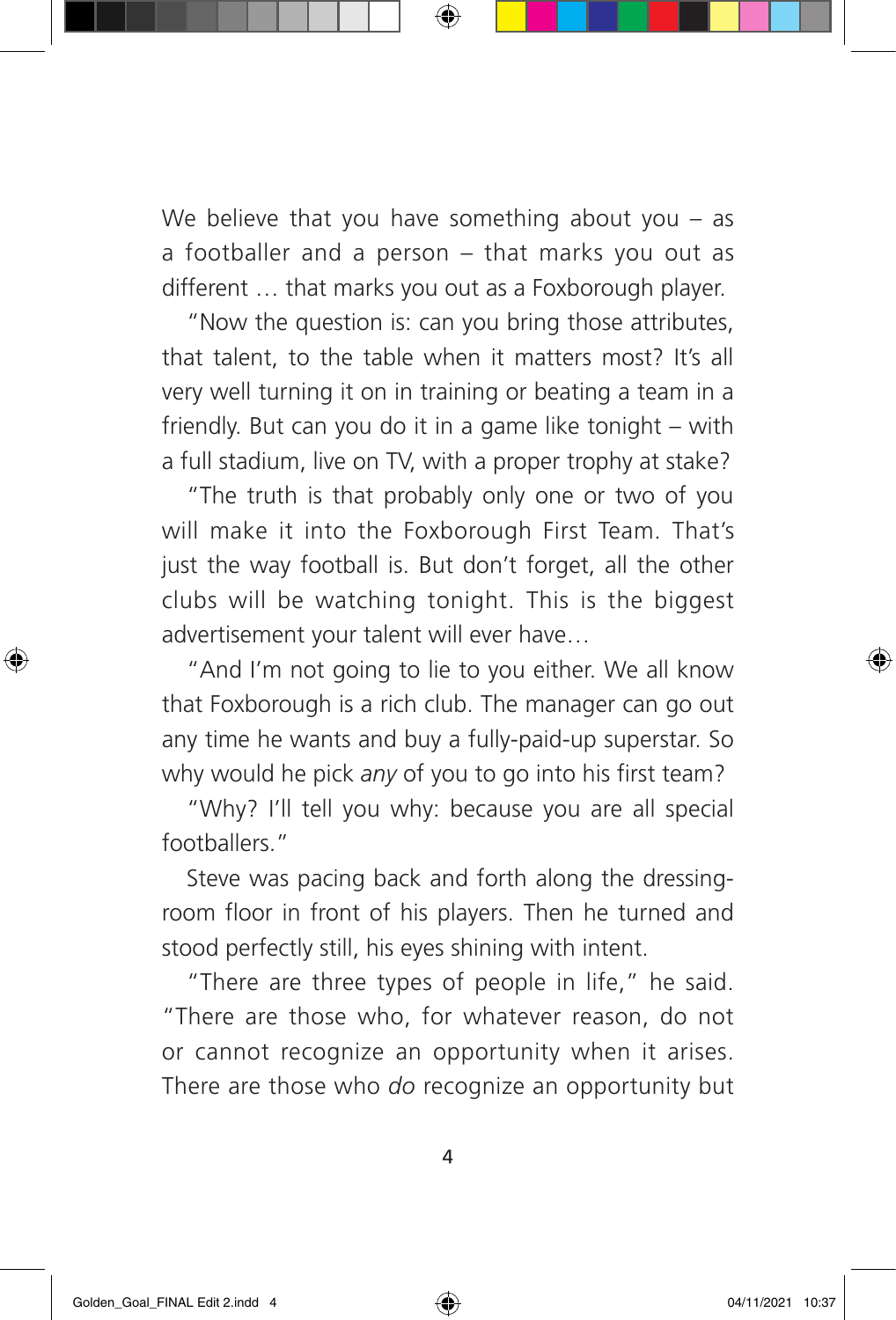find themselves unable to take it. And then there are those who see the opportunity and seize it with both hands.

"Tonight, it's time for you to go and show the world who you are and everything we have been working on… Now go and win that trophy!"

As the two teams walked out on to the pristine Foxborough pitch, the bright beam of the floodlights focused their glare on Jamie Johnson – at fifteen the youngest player on either side. He felt a sudden chill of fear shiver up his spine towards his skull.

There were lots of good reasons for him to be nervous tonight. This was the first live TV match that he had ever played in. It was also the first game he had ever played at The Lair, Foxborough's home ground, the biggest stadium in the country. And the referee had his whistle in his mouth and was about to get this crucial game under way any second now.

But the real reason Jamie's body had become stiff with tension was that the big electronic screens inside the stadium had just shown that the entire Foxborough First Team squad, including their captain, Dave Lewington, were all in the ground tonight. They had received a huge cheer from the crowd when they had come up on the screen.

5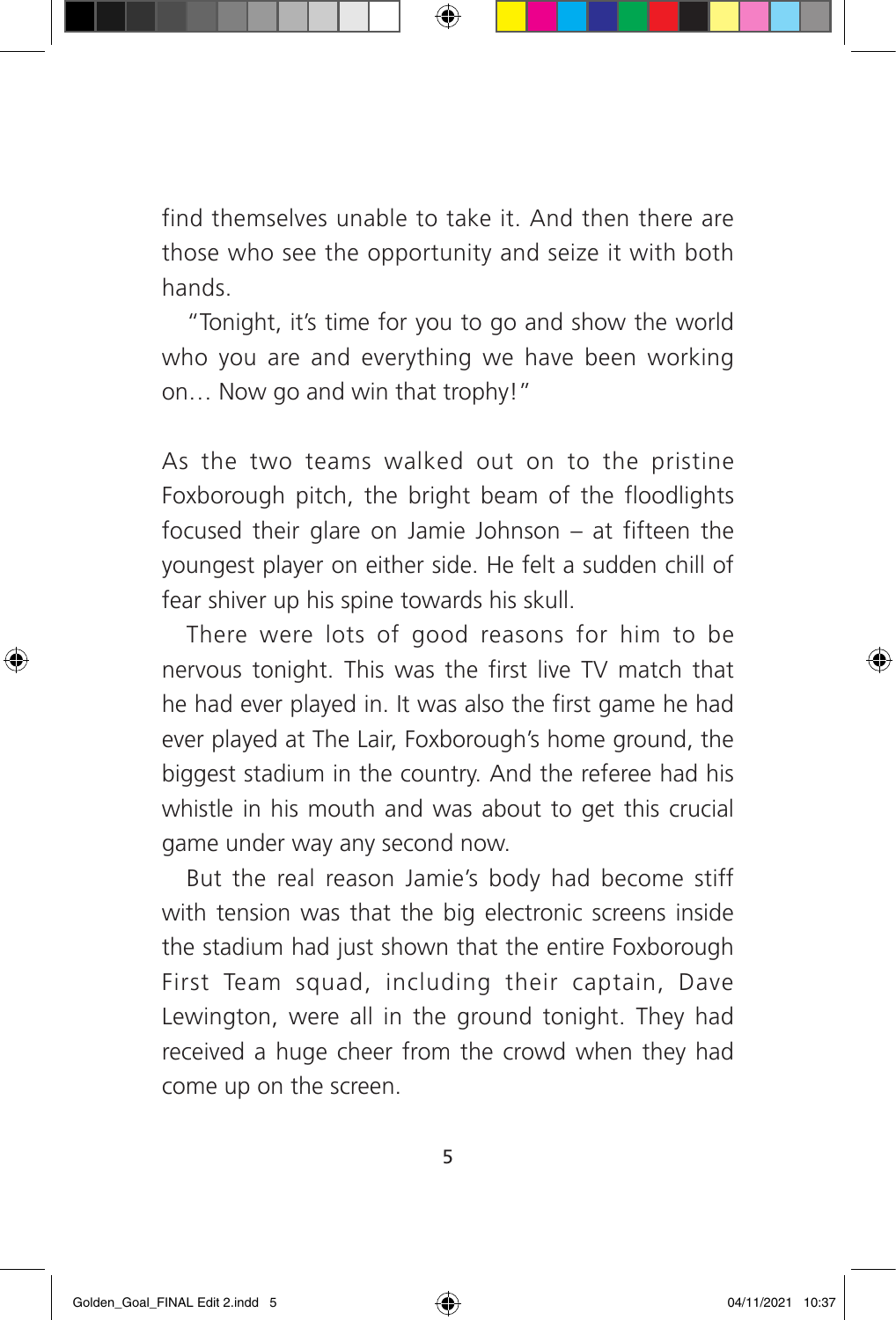And, as if the players being there wasn't enough, Brian Robertson, manager of Foxborough and one of the most successful managers in the history of football, was also in the crowd.

⊕

Tonight, he would be watching Jamie Johnson … and judging him.

◈

◈

6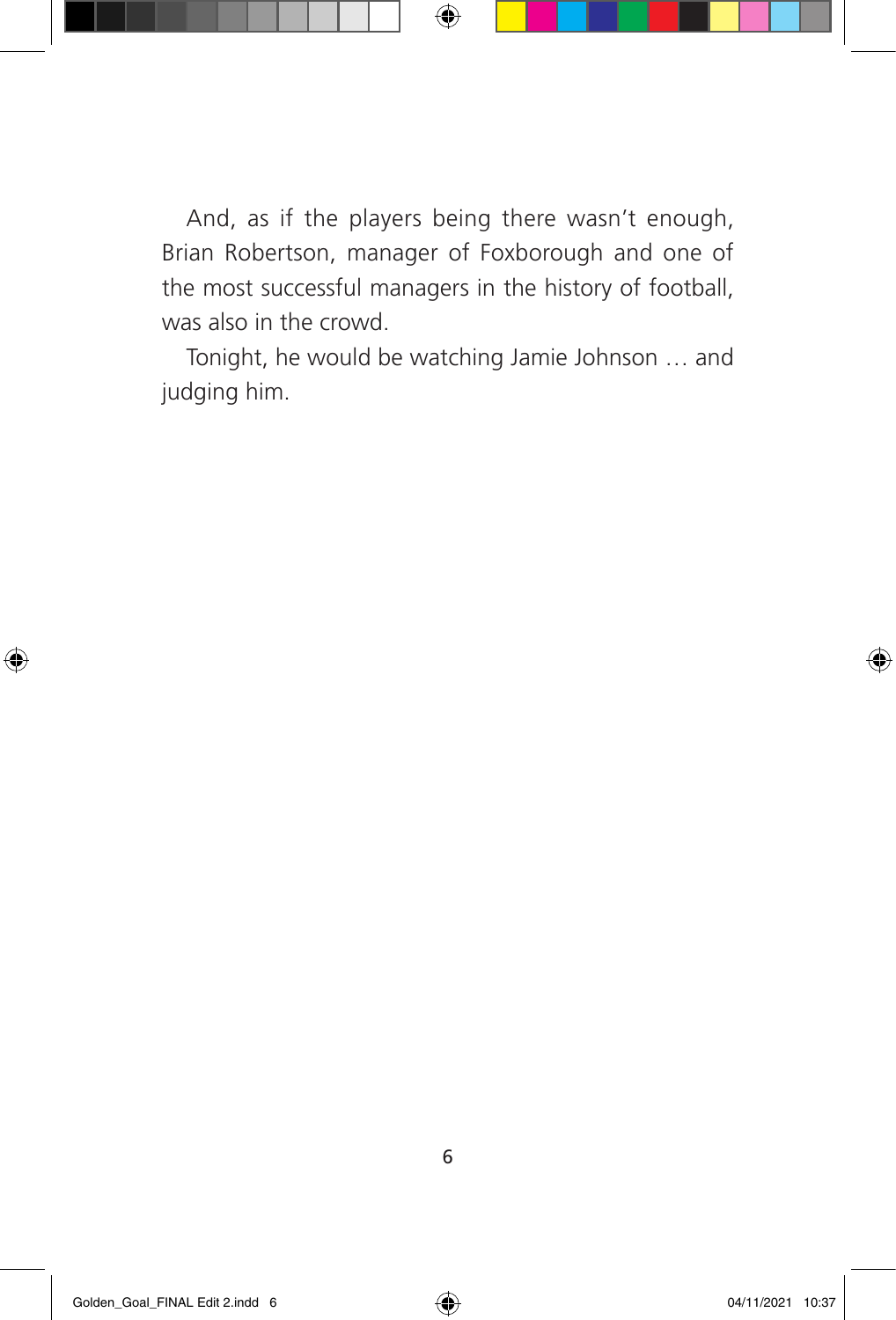

Seeing Brian Robertson up in the stands had released a curse of nerves in Jamie's body.

He held his hand out in front of him. It was quivering like a crossbar rocked by a thunderbolt of a shot.

He tried to calm himself down. It was still just a football match. All the same rules applied: eleven players against eleven players; whoever scored more goals would win the game. Simple. He just had to get the ball and do his stuff.

But it was no good. Deep down, his stomach had a direct line through his body to his brain and it was saying something else. This wasn't just like any other

⊕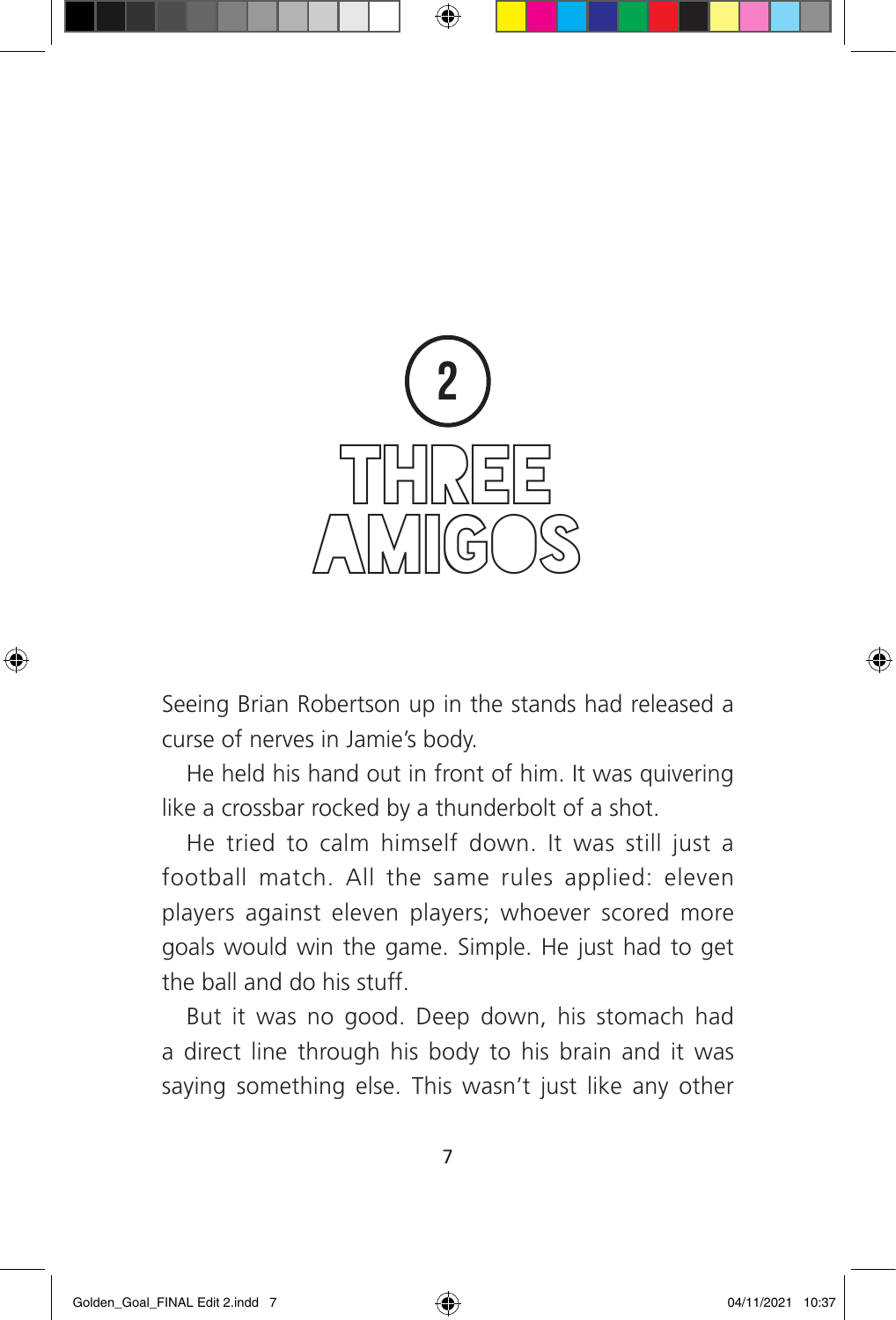game. It was the start of his Foxborough career. And he was being watched by Brian Robertson.

As the two teams lined up to shake each other's hands, Jamie took his usual place in between his two room-mates. Xabi Negredo and Antony Asamoah were Jamie's two best mates in the whole team and the three of them were the best players too.

Xabi was a young Spanish left back who tackled so hard they had given him the nickname "The Butcher". Meanwhile, Antony Asamoah, the striker from Ghana, was as fast as lightning. So they called him Bolt.

Standing side by side with The Butcher and Bolt, Jamie could feel his heart start to rise with hope.

They were the *Three Amigos.* All completely different. All great mates. And all fantastic footballers. Between them, they had all the talent required to destroy any team.

Now they just had to go and prove it.

| <b>Youth Cup Final</b><br>Kick-Off |  |
|------------------------------------|--|
| Foxborough $\vee$ Harrington       |  |

Almost immediately, Foxborough's game plan evaporated in front of them. Steve Brooker had specifically ordered his team not to give away any set pieces in the first fifteen minutes. So Jamie couldn't

8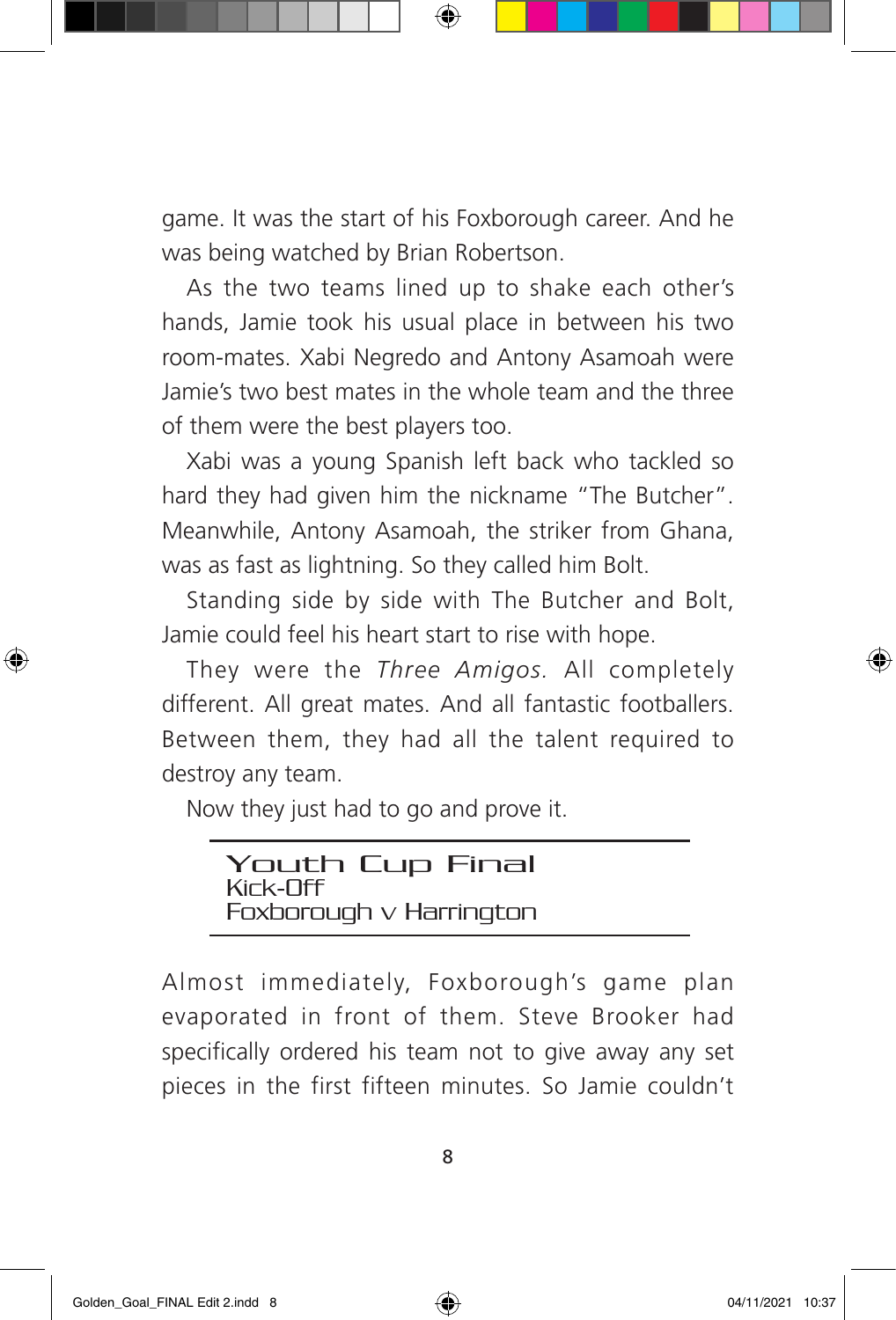believe it when they conceded a corner with only three minutes on the clock.

Panic began to spread throughout the Foxborough defence; no one knew who to mark or who was supposed to attack the ball… Then, when the corner came in, Robbie Walters, the Foxborough centre back and captain, made such a wild slash at his attempted clearance that the ball ended up spinning off the outside of his boot and spiralling into the roof of his own net.

It was a horrific own goal. Foxborough were already a goal down.

The worst possible start for Jamie and his teammates.

Steve Brooker immediately came out from his dugout to the edge of the technical area to try and urge a response from his team but, for some reason, on this, their big night, they just couldn't find their rhythm.

Yes, they had Bolt, who was six foot two and as fast as anything upfront. And yes, they had Jamie Johnson, the most skilful player on the pitch, out on the wing. But if Foxborough couldn't get them the ball, what use were they?

Jamie only had one chance to go on a run during the

◈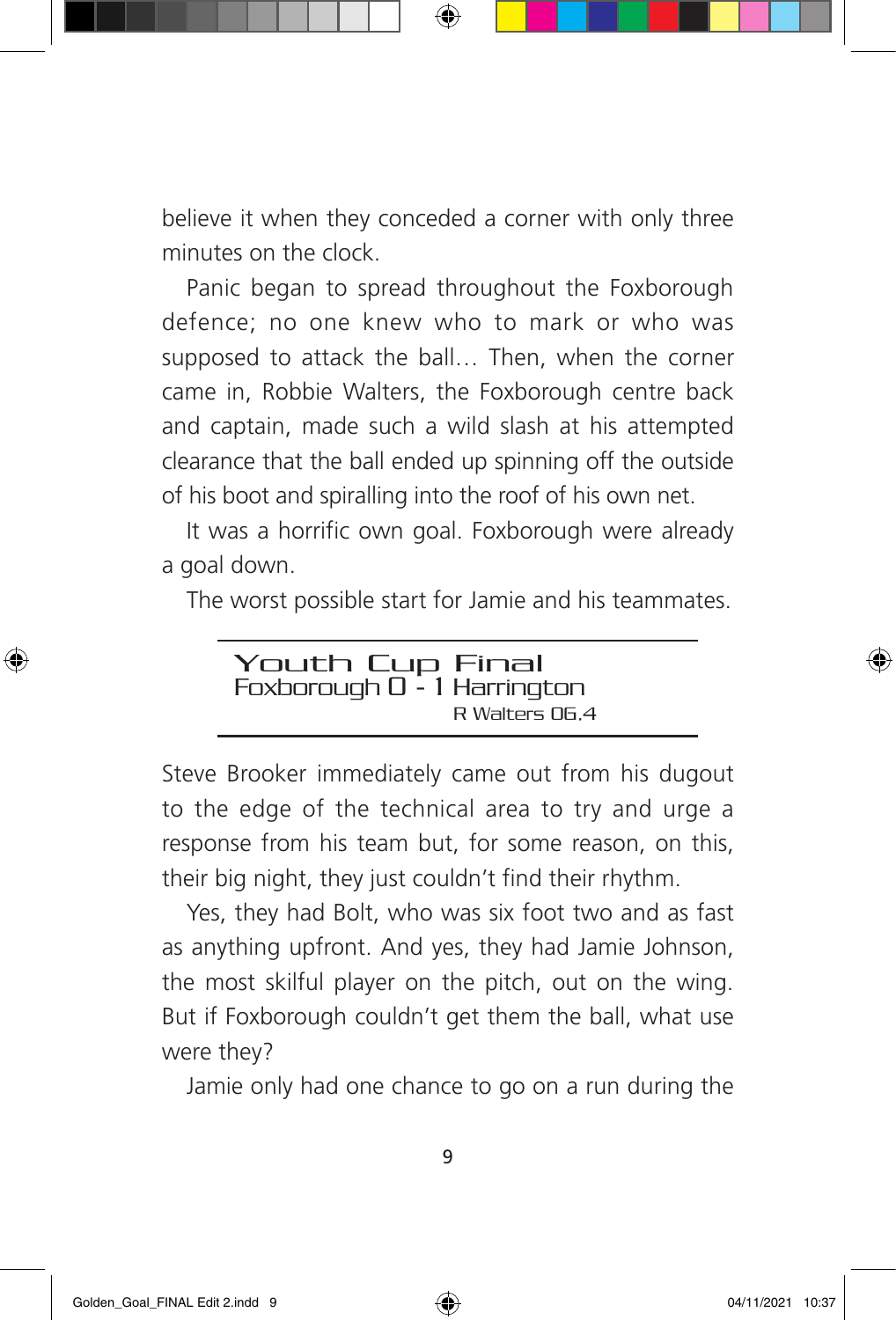whole of the first half. And he went around his marker so easily that he knew he could take him any time he wanted. But no one was passing him the ball to give him the opportunity to do it again.

⊕

It was only Robbie Walters – making amends for his earlier own goal with a looping header just before halftime – that had got Foxborough back on level terms. And they were lucky to be there.

| Youth Cup Final             |                |  |
|-----------------------------|----------------|--|
| Foxborough 1 - 1 Harrington |                |  |
| R Walters, 41               | R Walters 06.4 |  |

As the Foxborough players trudged back to the dressing room, each one of them knew that they had let themselves down. And, if they didn't, Steve Brooker was just about to remind them.

◈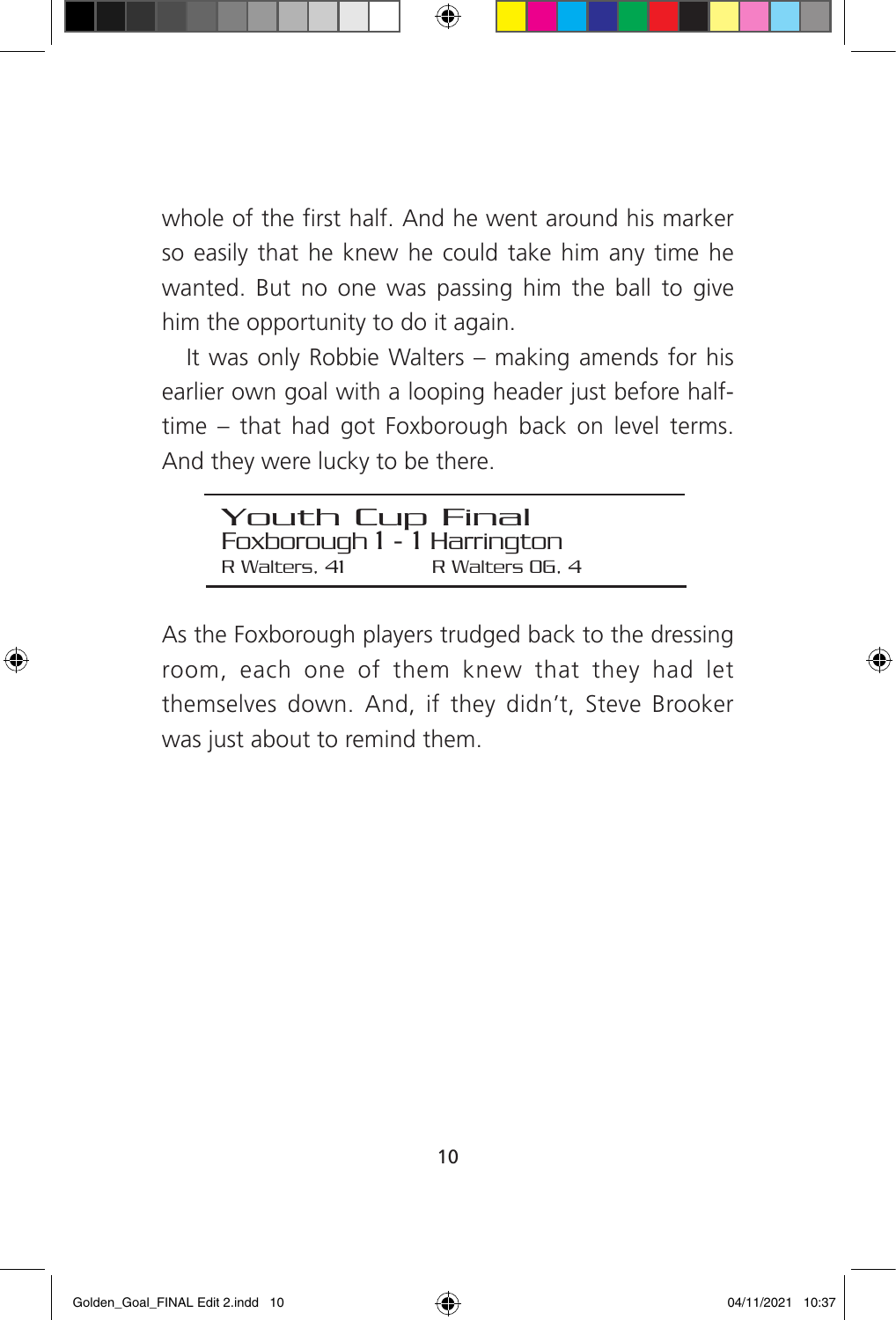

⊕

Youth Cup Final Half-Time Foxborough 1 - 1 Harrington R Walters, 41 R Walters 06, 4

"What you lot need to do is forget about the TV cameras," said an angry Steve Brooker, while his players sat looking at the floor.

"And Brian Robertson being here. All that stuff's irrelevant. Remember what I always tell you: this is a simple game – get the ball, pass it to your mate and have a shot on goal… Boys, you have to trust yourselves to play."

11

◈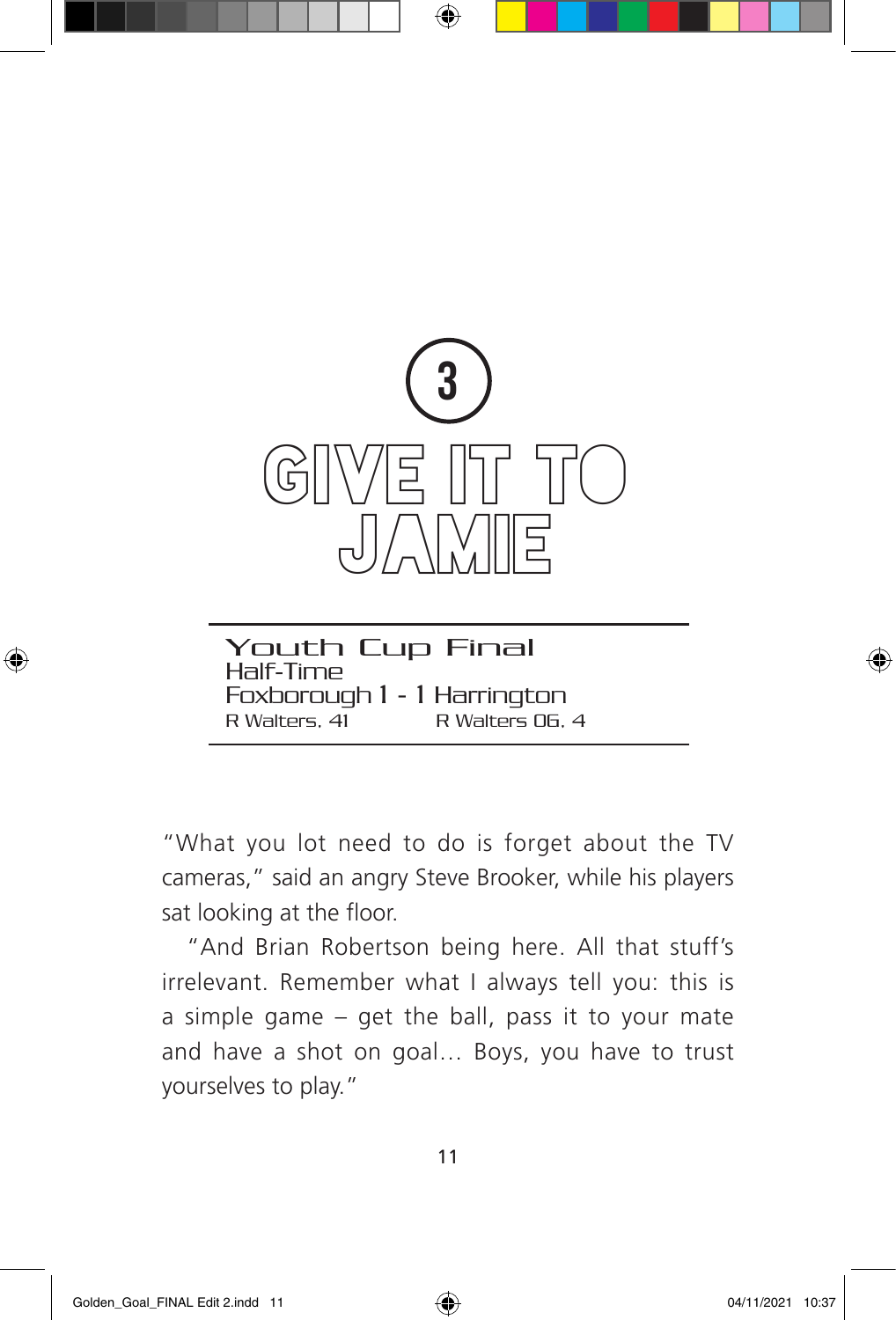Steve's eyes were ablaze with ambition; this was *his* big night as well as his players'.

"And Jamie," he said, turning to face his left-winger. "Their full-back is scared of you. Petrified. You only have to wiggle your hips and he falls over. Trust me. He wants to go home and cuddle his mum! He's had enough!"

The boys laughed but, as their chuckles subsided, Steve was still focusing his attention on Jamie.

"So when you're one-on-one with him, take him on. Every time," he said, pacing steadily towards Jamie. "Show him how good you are. Show everyone how good you are – including yourself."

He put his hand on Jamie's shoulder and gave the muscle above his collarbone a firm but friendly pinch.

"And why don't you try the snake?"

The snake was the new skill that Jamie had been working on for the last few weeks in training.

It was a Brazilian skill in which the attacker flicked the ball outside and then inside of the defender in one rapid movement. If it was done properly, the defender stood no chance; his body and brain would be twisted in different directions before he eventually lost balance. The snake was the single most impossible skill to defend against.

And only Jamie Johnson had the skill, speed and confidence to pull it off.

◈